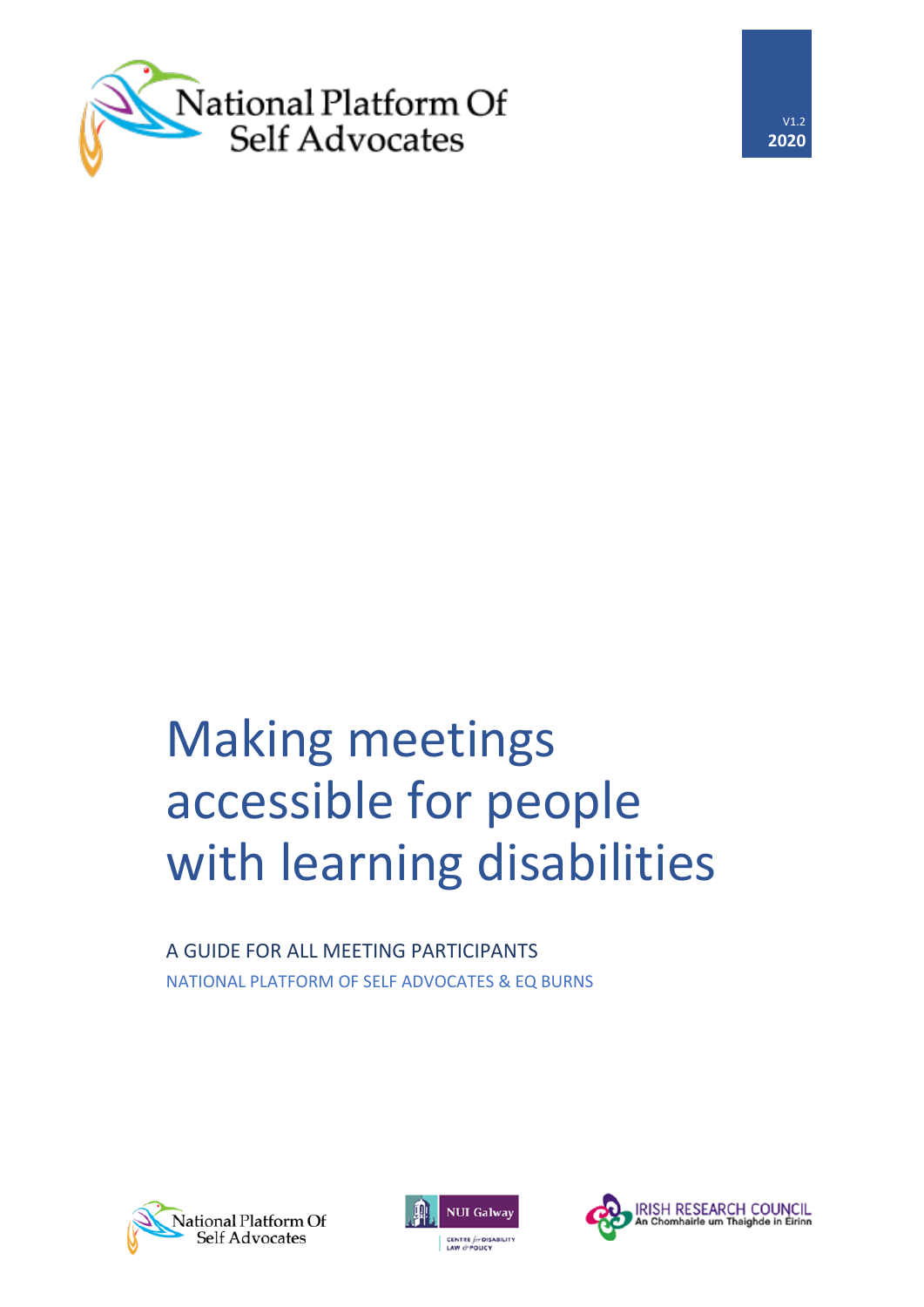#### **What are access supports and why do we need them?**

The way meetings are run often exclude people with learning disabilities. We need small changes to make meetings accessible for us. Our access needs are:



**Information** in formats we can understand and in advance so we can prepare for the meeting.



**Time** to understand, to think, and to speak.



**Structure** so we can follow the meeting easily.



**Respect** from other participants around communication and inclusion.

Accessible meetings are better for all participants. People with different disabilities will have different access needs. These guidelines come from National Platform members' experiences of attending and chairing meetings.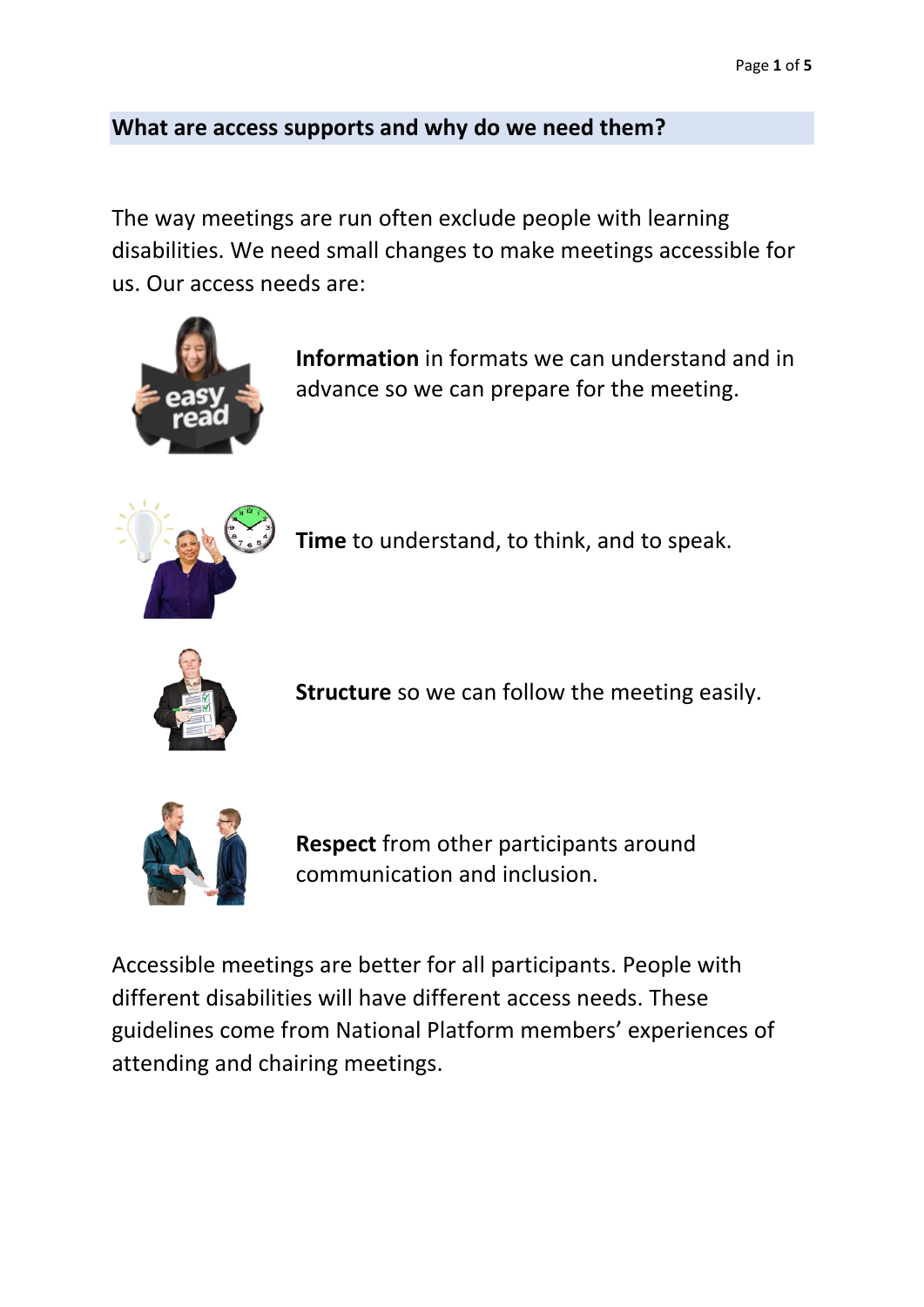## **ACCESSIBLE MEETING GUIDELINES**

## *Before the meeting*



Read through these guidelines.



Let the facilitator know about your own access needs if you have any.



Ask if a person with a learning disability will be chairing the meeting.

*At the start of the meeting*



Please give your name clearly, and the name of your organisation if you are part of one.



If you were given a placecard or a nametag please use it for the whole meeting, including breaks.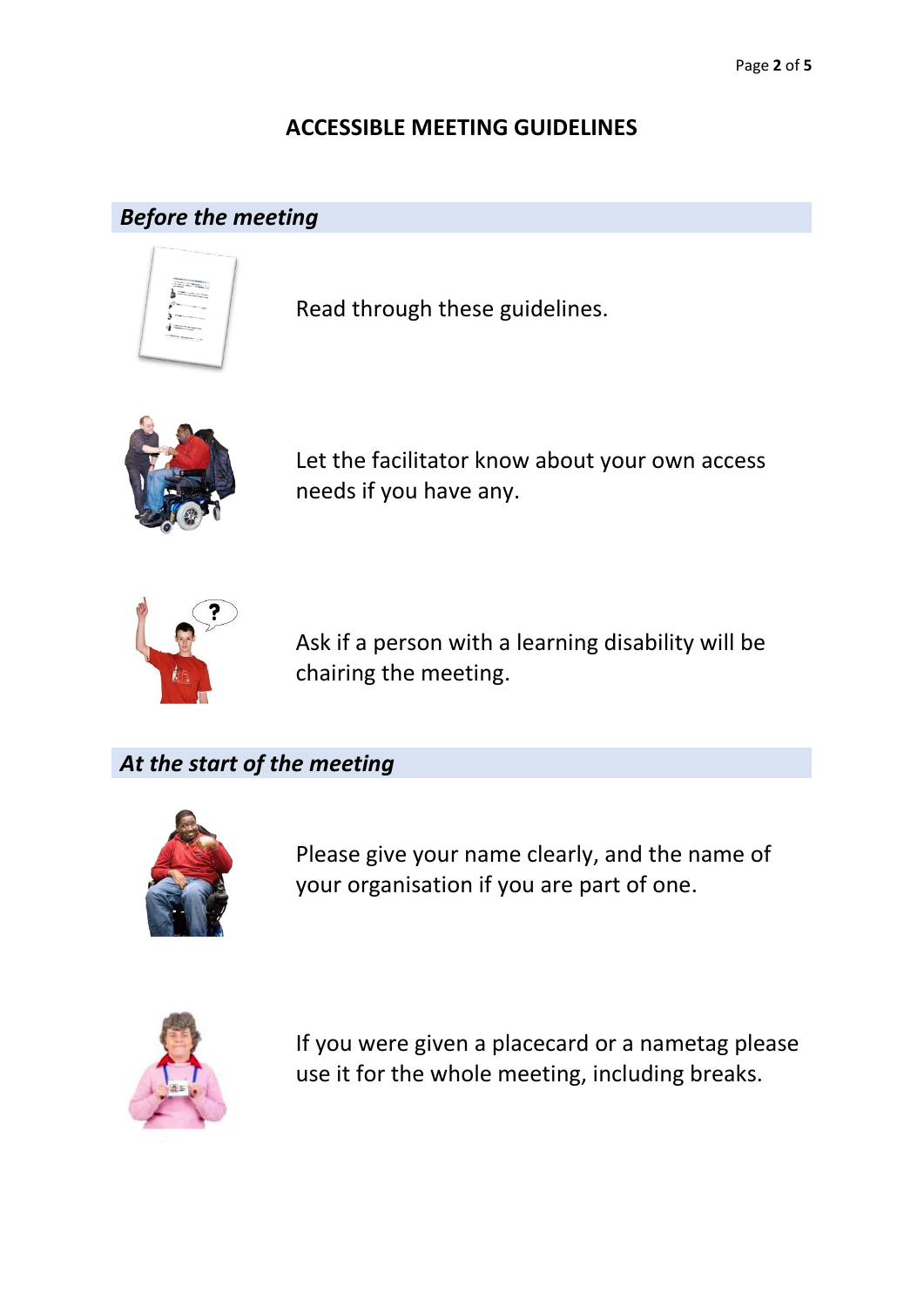#### *During the meeting*



Speak clearly and slowly. Use plain English and explain any jargon. Use short sentences. Don't speak for too long.



Check that other people understand you.



Give us a chance to speak and time to speak.



Do not ask for the group to skip breaks. Many of us need these breaks. It can be embarrassing if we have to explain.



Stick to the agenda. It helps us to understand how the meeting will be structured.



Allow time for discussion and summary. It helps us to understand and supports us in contributing and making decisions.



Be aware of your tone and language towards us. We recognise when we are being treated as equals and when we are not.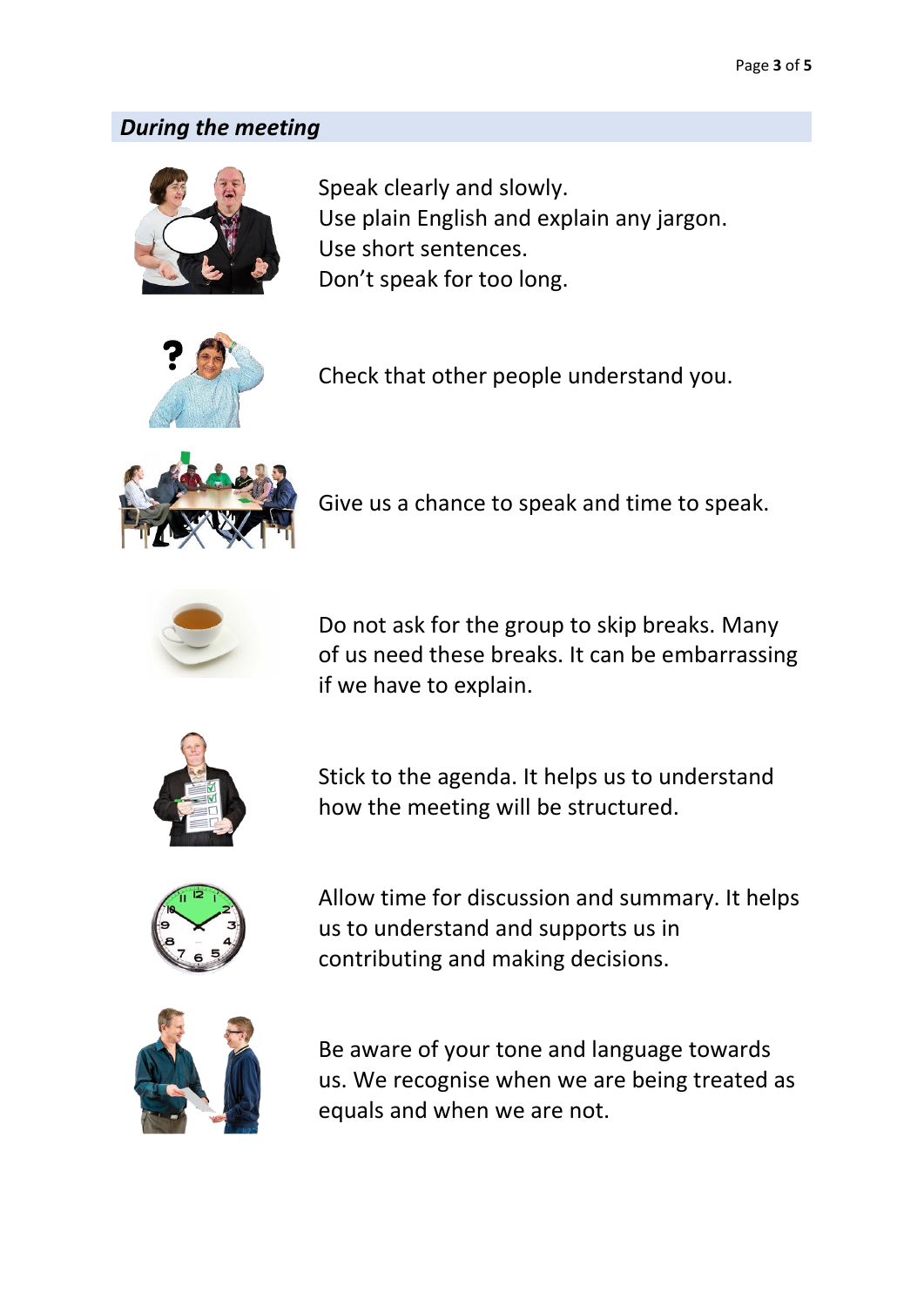## *After the meeting*

Please make sure that any decisions or actions made in the time between meetings include your colleagues with learning disabilities. This may take more time than you are used to.



We need time to process what happened at the meeting.



We need time to share information with other people with learning disabilities.



Not all of our members read or have access to laptops or mobile phones and need time to reply.



We need time to prepare feedback and contributions. We often need support to prepare documents and emails.

Please be an ally and only take part in processes that include all disabled voices.